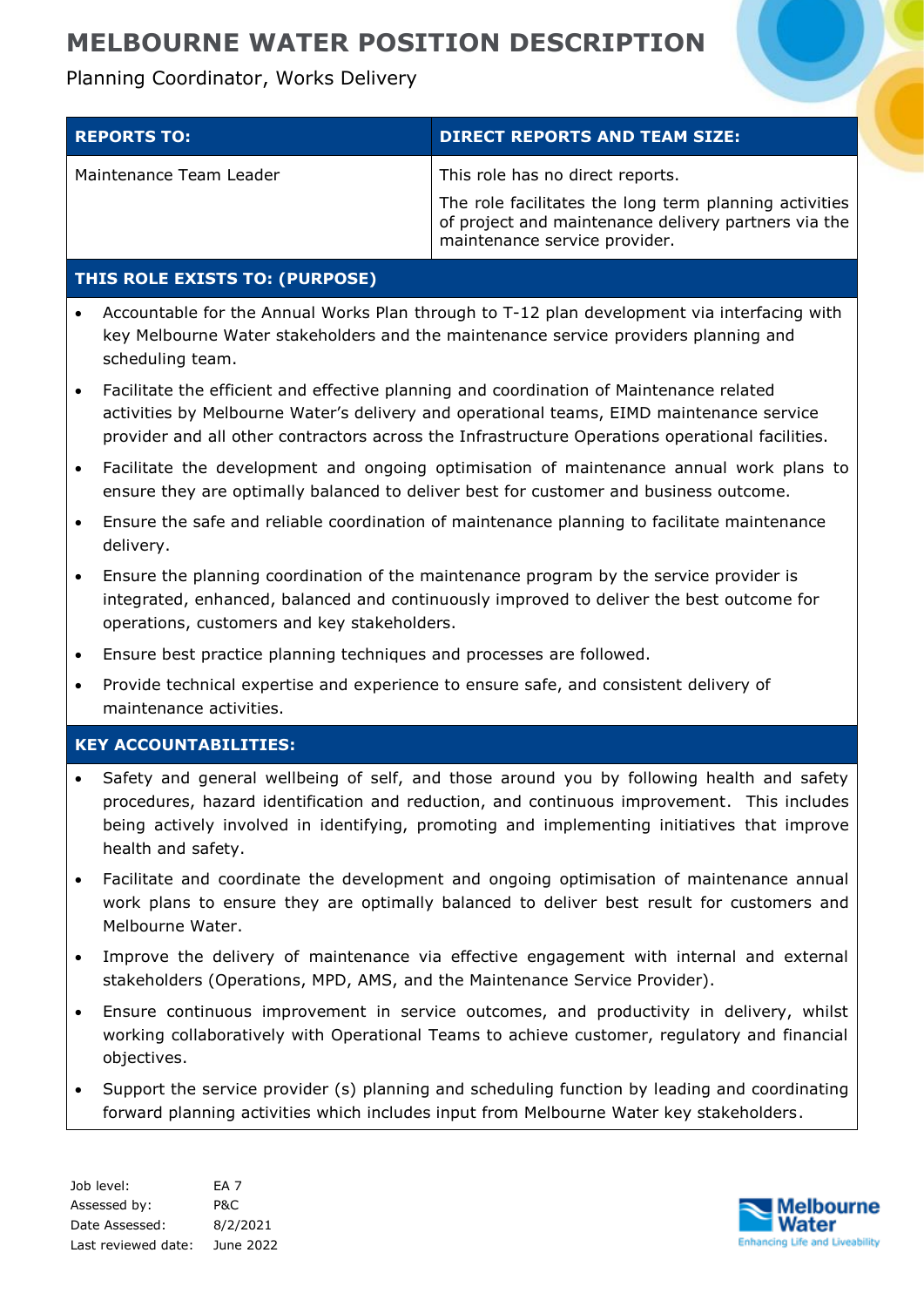### Planning Coordinator, Works Delivery

- Implement and drive leading practices in works planning and scheduling accross a broad range of delivery programs, whilst maintaining and improving consistent works management processes.
- Ensure compliance with all Melbourne Water systems, policies and procedures and specifically Occupational Health and Safety, Environment, Product Quality Management Systems.
- Coordinate with the maintenance service provider development of maintenance programs that optimises maintenance resource requirements and reduces the total asset life cycle cost.
- Providing technical support to Planning and Operational teams.
- Support works coordination activities.
- Responding to incidents and providing key technical support during and after these events as required
- Assist and support the Work Order management process.

| <b>KEY RESPONSIBILITIES</b>                                                                                                                                                                                      | <b>KPIs</b>                                                                                                                                                                                                                                                                                                                                                                                                                                                                                                                                                                                                                                     |
|------------------------------------------------------------------------------------------------------------------------------------------------------------------------------------------------------------------|-------------------------------------------------------------------------------------------------------------------------------------------------------------------------------------------------------------------------------------------------------------------------------------------------------------------------------------------------------------------------------------------------------------------------------------------------------------------------------------------------------------------------------------------------------------------------------------------------------------------------------------------------|
| <b>Safety and Wellbeing</b><br>Demonstrate support of Melbourne Water's safety<br>$\bullet$<br>and wellbeing beliefs<br>Proactive identification of hazards, issues and<br>$\bullet$<br>interventions            | Demonstrated safety and wellbeing<br>$\bullet$<br>leadership as agreed in<br>performance plan                                                                                                                                                                                                                                                                                                                                                                                                                                                                                                                                                   |
| <b>Lead Forward Planning Activities</b><br>Lead and engage with Operations, AMS, MPD and the<br>maintenance Service Provider (s) to ensure correct<br>priorities are set and annual works plans are<br>optimised | Forward planning of maintenance<br>$\bullet$<br>and capital works are successfully<br>integrated with Melbourne Water<br>operational requirements<br>Plant outages are coordinated to<br>$\bullet$<br>balance process, maintenance<br>project delivery requirements<br>Annual and 90 day planning<br>$\bullet$<br>effectively completed<br>Oversight of Campaigns and turn<br>$\bullet$<br>around maintenance<br>Oversight of Annual Planning<br>$\bullet$<br>process<br>Technical expertise and experience<br>$\bullet$<br>provide significant value to<br>maintenance regime reviews<br>Support Works Coordinator as<br>$\bullet$<br>required |
| <b>Drive Exceptional Performance</b><br>Drives the achievement of results<br>Improve works coordination activities across<br>$\bullet$<br>operations, maintenance and capital works                              | Optimised maintenance activities<br>$\bullet$<br>considering operational, capital,<br>assets and service provider<br>requirements<br>90 day planning meetings held with<br>$\bullet$<br>issues resolved                                                                                                                                                                                                                                                                                                                                                                                                                                         |

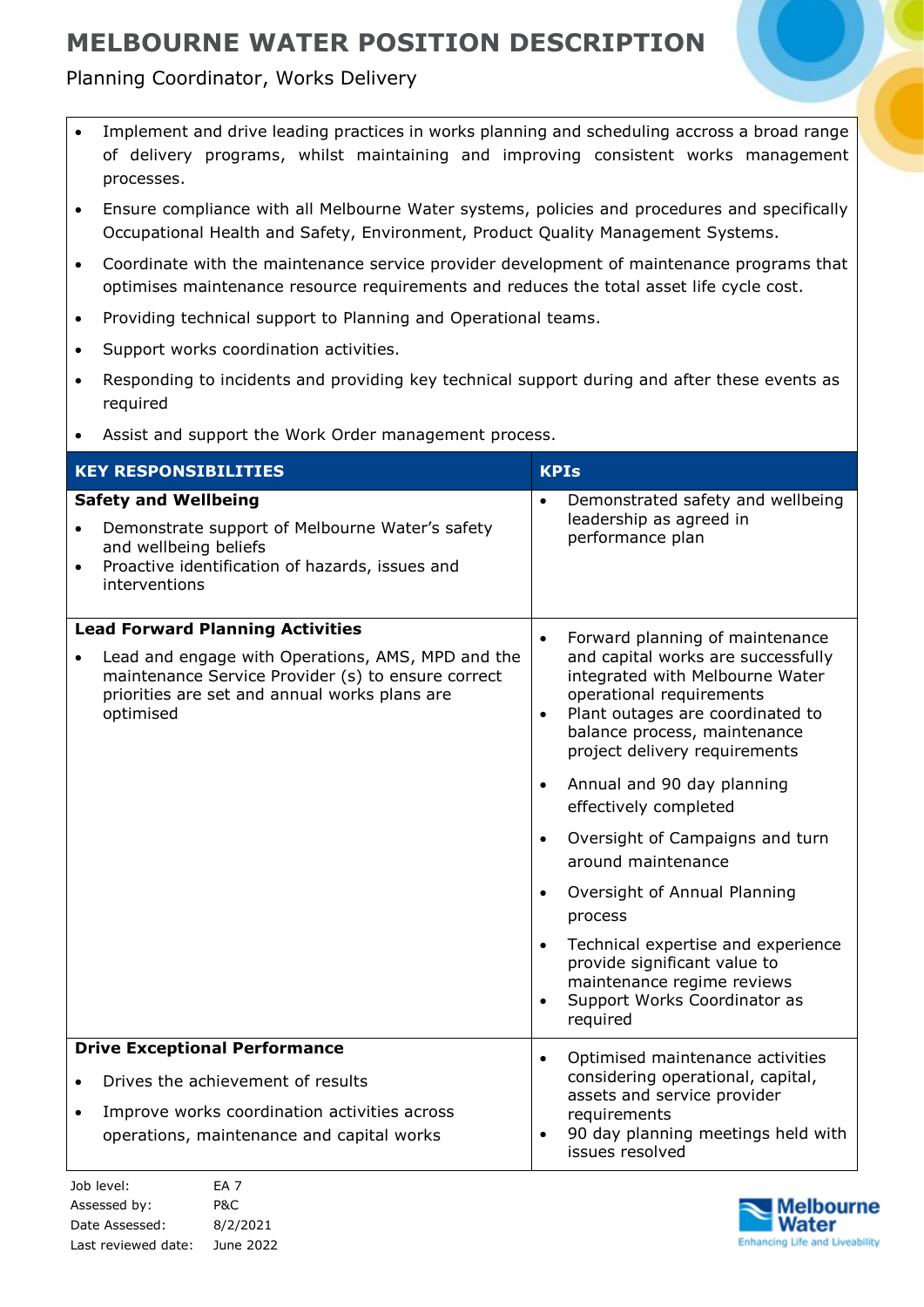Planning Coordinator, Works Delivery

| Displays strong commercial judgement and acumen                                                   | Manage and report on KPI's for<br>maintenance functions<br>Regulatory and other compliance<br>obligations achieved<br>Reporting completed and delivered<br>on time.<br>Regulatory compliance obligations<br>achieved                                                                                                   |
|---------------------------------------------------------------------------------------------------|------------------------------------------------------------------------------------------------------------------------------------------------------------------------------------------------------------------------------------------------------------------------------------------------------------------------|
| <b>Assist Maintenance Budget</b><br>Assist with development and review of maintenance<br>budgets. | Review of maintenance forecasting<br>and identifying opportunities to<br>optimise<br>Ensure financial year budget<br>planning and development<br>completed and delivered on time<br>Opportunities for savings identified<br>via improved forward planning<br>2-5 year budget look ahead based<br>on Annual Works Plans |

### **SKILLS, KNOWLEDGE AND EXPERIENCE REQUIRED:**

- Demonstrated substantial knowledge and experience in the maintenance of large and complex mechanical and electrical plant and equipment.
- Demonstrated strong problem-solving and analytical skills.
- Demonstrated experience managing and influencing across a diverse work force
- Demonstrated ability to efficiently plan and schedule works and use systems to improve efficiencies.
- Extensive experience in mid to long term maintenance planning activities.
- Extensive experience and detailed knowledge in one or more of the mechanical, electrical or instrumentation disciplines.
- Proven ability to provide a high level of customer service, and contribute to a constructive, positive and supportive team environment.
- Influential in workgroups and with colleagues in a complex environment.
- Strong communication and negotiation skills to ensure a common understanding is established.
- Excellent organisational skills and an ability to balance priorities.
- Experience with Maximo, MS Office and other IT asset based systems.
- Demonstrated experience in risk management.

#### **KEY RELATIONSHIPS:**

All Melbourne Water employees are responsible for managing aspects of our customer/stakeholder relationships and service interactions, and will work proactively to deliver a consistent customer experience.

#### **Internal**

- Infrastructure Operations
- Works Delivery Leadership team
- Works Delivery team members
- Operational team members
- Asset Management Services
- Waterways & Catchment Operations

| Job level:          | FA <sub>7</sub> |
|---------------------|-----------------|
| Assessed by:        | P&C             |
| Date Assessed:      | 8/2/2021        |
| Last reviewed date: | June 2022       |